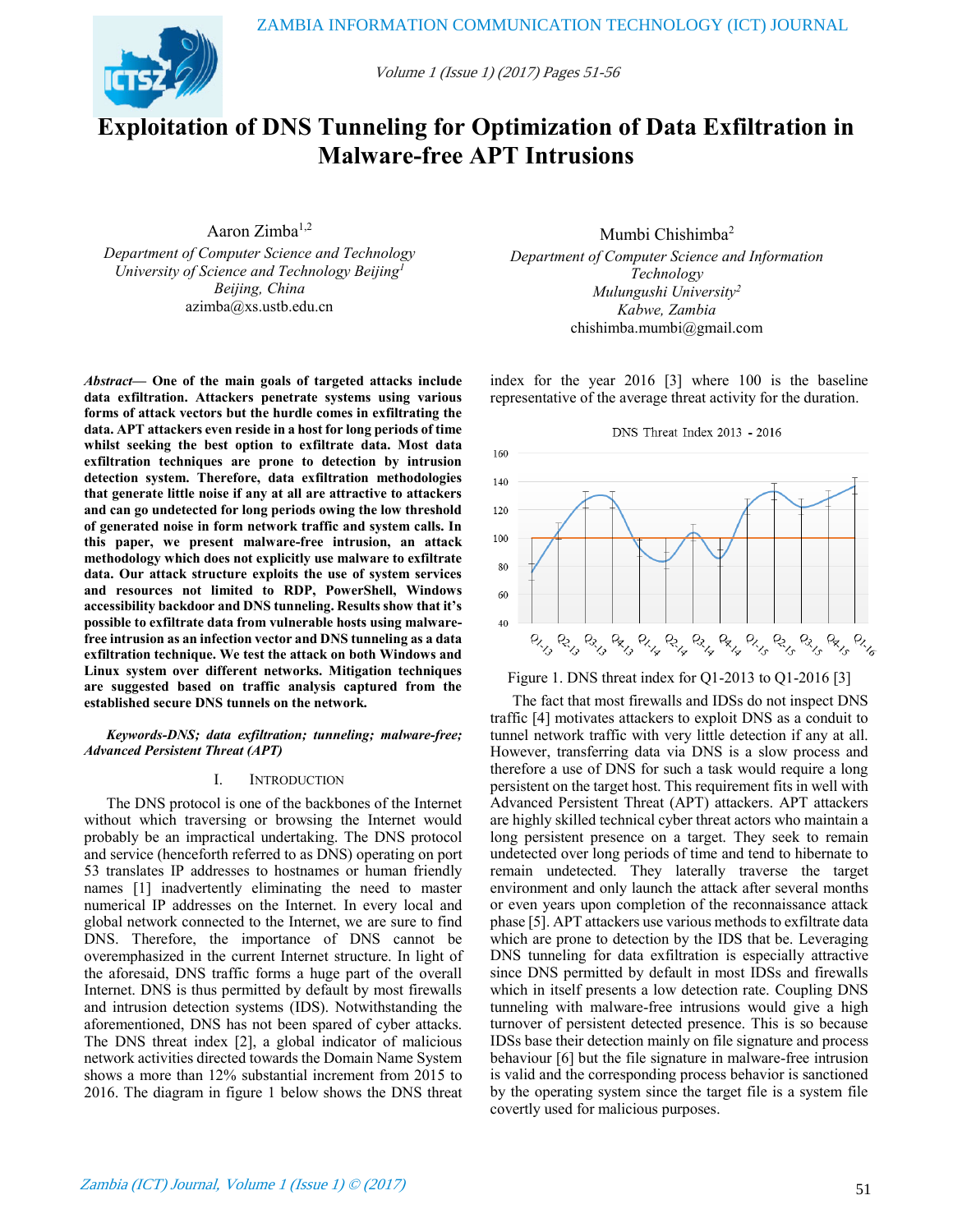In this paper, we present a malware-free based attack structure which utilizes malware-free intrusion as an infection vector and DNS tunneling as a data exfiltration technique. We endeavor to demonstrate the feasibility of the proposed attack structure and subsequent data exfiltration in the presence of a system IDS. Based on the behavioral characteristics of the attack, we suggest preventative and mitigation measures for all indicators of compromise (IOCs). This is helpful to the network and systems administrator in identifying DNS attacks not only for data exfiltration but other malicious network activities.

The rest of the paper is organized as follows; Section II presents the attack model while the experiment setup and methodology are presented in Section III. Results and the analyses thereof are discussed in Section IV and we conclusion is drawn in Section V.

#### II. THE PROPOSED ATTACK MODEL

We model the proposed attack structure by constructing an attack network based on attack graphs [7], comprising nodes  $n_{i,j} \in N$  and arcs  $A_{i,j} \in E$ , where  $\{i, j = 0, 1, 2, ..., N^+\}$ . The resultant is a directed acyclic graph (DAG) illustrated in figure 2 below.



Figure 2. Illustrative attack graph

The nodes  $n_{i,j}$  of the attack network are categorized into 4 node sets namely:

- entry nodes:  $\{n_{e0}, n_{e1}, n_{e2}, ..., n_{e+}\}$
- the critical node:  $\{n_{cr}\}$
- pivot nodes:  $\{n_{p1}, n_{p2}, n_{p3}, ..., n_{pi}\}$
- goal node:  ${n<sub>G</sub>}$

The arcs of the network are directed edges  $\{A_{i,j}\}$  denoting traversal from node  $i$  to node  $j$ . Since the network structure is a DAG, it follows henceforth that  $A_{i,j} \neq A_{j,i}$ . We can thus employ Bayesian network statistics to express the likelihood of reaching the goal node  $n<sub>G</sub>$  given that parent nodes have been accessed prior. *Entry nodes* present types of networks through which the attacker gets network connectivity. Such is not limited to WiFi networks, mobile IP data networks (e.g. Edge, 3G, 4G or 5G), cabled networks etc. Since the threat agent of our model is an APT attacker, we assume that he does not use his own network as an *entry node* to avoid detection.

Upon acquisition of network connectivity, the attacker seeks to use his own DNS whether one is offered by the DHCP server or not. This activity is representative the set of edges  ${n_{e,i} \rightarrow n_{Cr}}$  denoted by arcs  $A_{ei,Cr}$ . It's worth noting that even though the arcs  $A_{e0,e1}$  and  $A_{e0,e2}$  might seem to be of less value since they signify bouncing between networks, such an activity can be employed by an APT attacker to bounce off different IP addresses, a feature synonymous with the Tor network [8]. From the *critical node*  $n_{Cr}$ , the attacker uses *pivot nodes* as stepping stones to reach the target host where he intends to exfiltrate data. *Pivot nodes* represent all network artefacts that facilitate access to the target host. After having traversed the relevant *pivot node* to the target, the APT attacker begins data exfiltration via DNS tunneling and this is represented by the end *goal node*  $n<sub>G</sub>$ .

We assume all necessary preconditions for establishing a DNS tunnel have been implemented on the target host via a malware-free intrusion. In this model, we use a malware-free intrusion from our previous work [9] as an infection vector to implant an agent for facilitating a DNS tunnel.

**Scenario I**: If all the *pivot nodes*  $\{n_{p1}, n_{p2}, n_{p3}, \ldots, n_{pi}\}$ need to be traversed in order to actualize  $n<sub>G</sub>$ , then the probability of exfiltrating data is given as a probability intersection of events  $Pr(n_G)$ :

$$
Pr(n_G | n_{p1}, n_{p2}, n_{p4}) = Pr(n_{p1}) \cap Pr(n_{p2}) \cap Pr(n_{p4})
$$
  
= Pr(n\_{p1}) \cdot Pr(n\_{p2}) \cdot Pr(n\_{p4}) (1)

If any of the probabilities in Equation (1) equals 0, then  $Pr(n_G) = 0$ . It's visible from figure 2 that the *critical node*  $n_{Cr}$  exerts a decisive influence these values. To capture these relationships between the *critical node* and *pivot nodes*, we construct an adjacency matrix  $A_G$ :

$$
A_G = \begin{bmatrix} 0 & 1 & 1 & 1 & 0 & 0 \\ 0 & 0 & 0 & 0 & 0 & 1 \\ 0 & 0 & 0 & 0 & 0 & 1 \\ 0 & 0 & 1 & 0 & 1 & 0 \\ 0 & 0 & 0 & 0 & 0 & 1 \\ 0 & 0 & 0 & 0 & 0 & 0 \end{bmatrix}
$$
 (2)

It's apparent from Equation (2) that  $n_{cr}$  is the isthmus of the graph linking entry nodes to pivot nodes and it represents a single point of failure. Therefore, if  $Pr(n_{cr}) = 0$ , then  $Pr(n_G) = 0$  regardless of the values of  $Pr(n_{pi})$ . **Scenario II**: However, if  $Pr(n_{Cr}) \neq 0$  and if at least one of the pivot nodes should not equal 0 in order to attain  $n<sub>G</sub>$ , then the probability is given as a probability union of events  $Pr(n_G)$ :

$$
Pr(n_G | n_{p1}, n_{p2}, n_{p4}) = Pr(n_{p1}) \cup Pr(n_{p2}) \cup Pr(n_{p4})
$$
  
= 
$$
Pr(n_{p1}) + Pr(n_{p2}) + Pr(n_{p4}) - Pr(n_{p1}) \cdot Pr(n_{p2})
$$
  
- 
$$
Pr(n_{p1}) \cdot Pr(n_{p4}) - Pr(n_{p2}) \cdot Pr(n_{p4})
$$
  
+ 
$$
Pr(n_{p1}) \cdot Pr(n_{p2}) \cdot Pr(n_{p4})
$$
 (3)

It's vivid from Equation (3) that the attack has a higher probability of success in the disjunction than conjunction scenario. We now endeavor to demonstrate this attack model.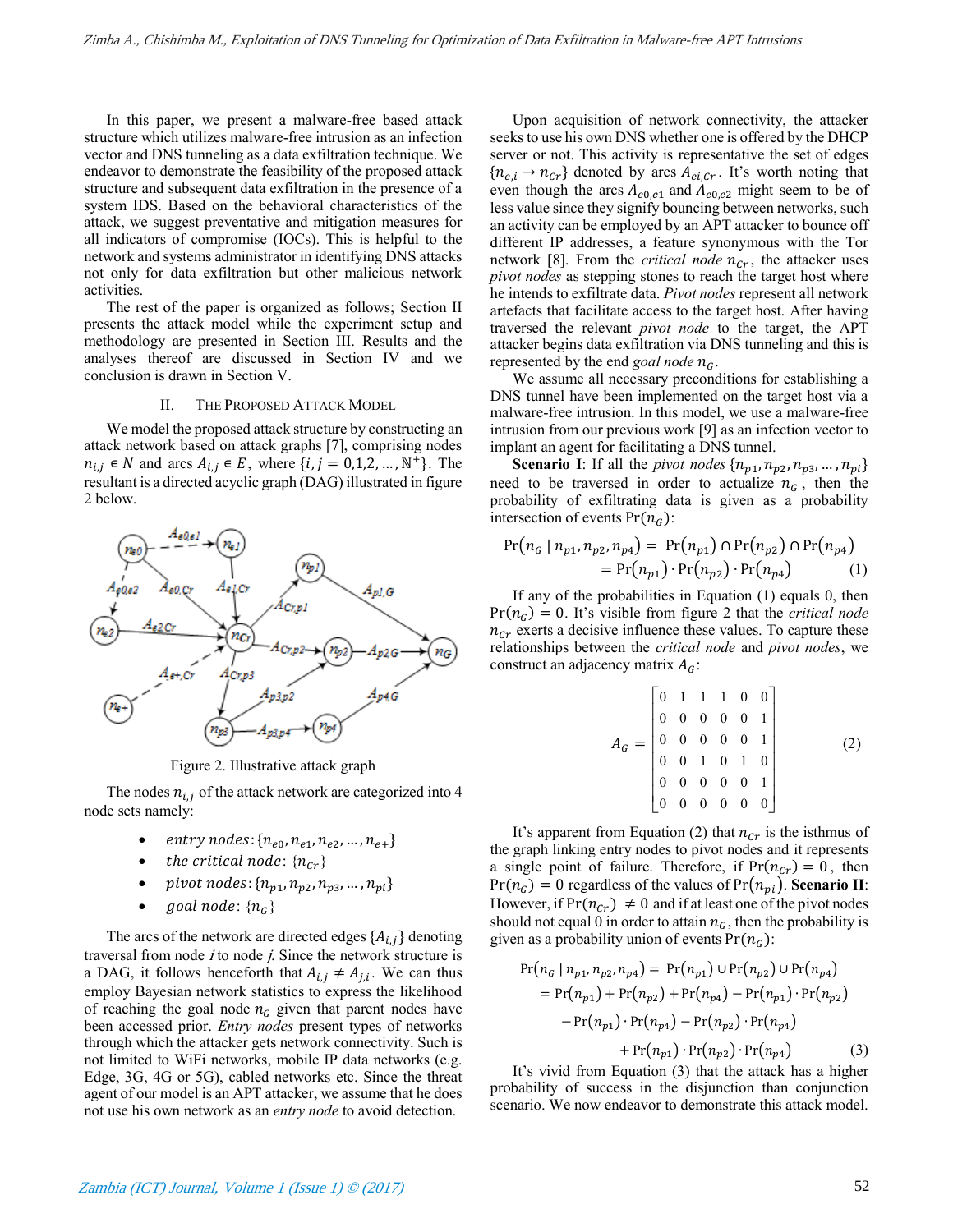# III. EXPERIMENT SETUP AND METHODOLOGY

We set up the experiment in a server-client model where the server-side is the attacker's machine and the client-side is the victim's machine. The server runs Kali Linux and we test two clients; Windows 7 and Linux. The test-bed is shown in figure 3 below.





The attacker has a public IP address whereas the clients have private IP addresses from the local area network (LAN). We use *Dnscat2* [10] for tunnel establishment on the serverside and we implant the client agent on the victim (client-side) using malware-free intrusion [9]. The attacker gains entry to the network, equivalent to accessing any of the entry nodes  ${n_{e0}, n_{e1}, n_{e2}, \ldots, n_{e+}}$  in the attack model, using a cabled Ethernet connection with a public IP address. On the client, the attacker probes network configurations to determine whether to pursue attack Scenario I or II. The results of the probe are shown in figure 4 below.

| student@node-00:~\$ cat /etc/resolv.conf |  |                 |       |  |  |
|------------------------------------------|--|-----------------|-------|--|--|
| # Generated by NetworkManager            |  |                 |       |  |  |
| nameserver 10.1.1.1                      |  |                 |       |  |  |
| student@node-00:~\$ sudo bash            |  |                 |       |  |  |
| root@node-00:/home/student# route -n     |  |                 |       |  |  |
| Kernel IP routing table                  |  |                 |       |  |  |
| Destination Gateway                      |  | Genmask         | Flags |  |  |
| $0.0.0.0$ 10.1.1.1                       |  | 0.0.0.0         | UG    |  |  |
| $10.1.1.0$ 0.0.0.0                       |  | 255.255.255.0 U |       |  |  |
| root@node-00:/home/student#              |  |                 |       |  |  |

Figure 4. DNS configurations and search hierarchy

The results above show that the LAN uses the default gateway as the DNS server and further, a Wireshark capture reveals that the router actually forwards the DNS requests to the internal DNS server. Furthermore, tracing of the captured network traffic reveals that the internal DNS server forwards un-cached and unknown queries to its forwarders, the ISP DNS servers. The attacker further probes the security policy on the use of unknown DNS servers in the network. This is done by issuing a *dig* query to a Google public DNS server for name resolution of the popular ecommerce site Amazon. The results for this probe are shown in figure 5 below. We leave out the output IP addresses for ethical and security reasons. The results show that it is possible to for a client to use an external DNS server, and this allows us to pursue attack Scenario II [*cf.* Equation (3)]. This implies that the client can query any DNS server on the Internet for name resolution. In our setup, the client communicates with the Dnscat2 server to register its presence. It is after this beaconing to the attacker DNS server app that the initial communication is set up. The client can be set to send *keep-alive* requests since the Dnscat2 cannot reach the client residing on a private LAN without any port-forwarding.

| √\$ dig @8.8.8.8 amazon.com                                                            |                                     |                                                                                                                                   |
|----------------------------------------------------------------------------------------|-------------------------------------|-----------------------------------------------------------------------------------------------------------------------------------|
| $\langle \langle \rangle \rangle$ Dig<br>; (1 server found)<br>;; global options: +cmd |                                     | $\langle \langle \rangle \rangle$ @8.8.8.8 amazon.com                                                                             |
| :: Got answer:                                                                         |                                     |                                                                                                                                   |
|                                                                                        |                                     | ;; ->>HEADER<<- opcode: QUERY, status: NOERROR, id: 48495<br>;; flags: qr rd ra; QUERY: 1, ANSWER: 6, AUTHORITY: 6, ADDITIONAL: 6 |
| :: OPT PSEUDOSECTION:<br>; EDNS: version: 0, flags:; udp: 4096<br>;; QUESTION SECTION: |                                     |                                                                                                                                   |
| :amazon.com.                                                                           |                                     | ΙN<br>Α                                                                                                                           |
| :: ANSWER SECTION:                                                                     |                                     |                                                                                                                                   |
| amazon.com.                                                                            | 35<br><b>IN</b>                     | A                                                                                                                                 |
| amazon.com.                                                                            | <b>IN</b><br>35                     | A                                                                                                                                 |
| amazon.com.                                                                            | 35<br>IN                            | Α                                                                                                                                 |
| amazon.com.                                                                            | 35<br><b>INTERNATIONAL PROPERTY</b> | A                                                                                                                                 |
| amazon.com.                                                                            | 35 IN                               | A                                                                                                                                 |
| amazon.com.                                                                            | 35                                  | <b>IN</b><br>A                                                                                                                    |
| ;; Query time: 340 msec<br>;; SERVER: 8.8.8.8#53(8.8.8.8)<br>:: MSG SIZE rcvd: 388     |                                     |                                                                                                                                   |

Figure 5. DNS query probe using external DNS server

Attack Scenario I [*cf.* Equation (1)] is pursued under environments with stringent DNS network security controls. Such include the requirement to only use internal DNS servers for name resolutions, proxy configurations for Internet access on LAN hosts, use of captive portals on WiFi networks, use of only trusted forwarders apart from those listed by the ISP etc. These requirements would require further attack actions from the attacker which is equivalent to traversing *pivot nodes*  prior to establishment of a session with the Dnscat2 server.

Having established the pre-conditions necessary for launching attack Scenario I, the attacker proceeds to establish a DNS tunnel and subsequently exfiltrate target data. DNS tunnel establishment and the associated data exfiltration are elaborated in the proceeding section.

# IV. ATTACK RESULTS AND ANALYSIS

Our attack structure is based on malware-free intrusions, i.e. the attacks utilize system resources and the flawed configurations thereof to exploit a vulnerable host. In light of this, we employ the use of PowerShell [11] in Windows to query the attacker's server instead of using a stand-alone client. This has the advantage of the increasing the attacker's stealthiness in that virtually no malware is implanted which in turns evades the IDS that be. We load the script [12] into PowerShell, as shown in figure 6 below, which enables the victim to communicate with the Dnscat2 server.

After having initialized the script as shown below, we pass arguments specifying the IP address of the Dnscat2 server which resided on the public Internet and the connection was successful.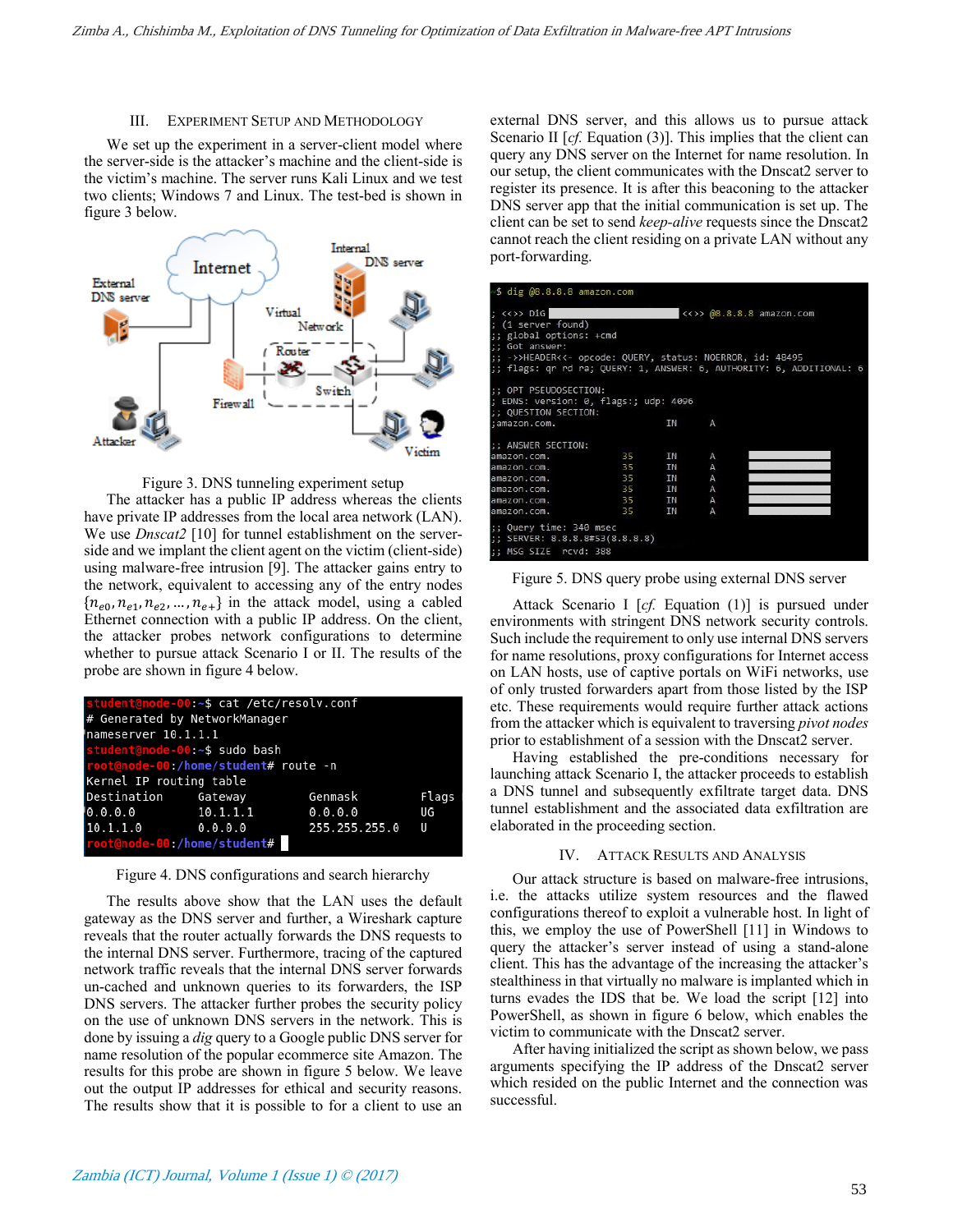The PowerShell establishes a DNS session on port 53 as though it were querying a name resolution. Since DNS requests are rarely counter-checked as was in our test network, the established connection is transparent to most applications.



Figure 6. Exploitation of PowerShell for tunneling client

We also ran a terminal script on a Linux victim machine and the connection was successful on port 53 as shown in figure 7 below. Both victim clients connected to the same public IP address hosting the Dnscat2 service. Further Dnscat2 establishes a secure communication channel between the parties as shown in the figure below with a passphrase for verification and any sniffing of the exfiltrated traffic yields nothing meaningful. DNS uses the provided record types to evaluate the requested service and there are 83 records types as per IANA specification [13]. It's visible from the output of the established session that the records in use at TXT, CNAME and MX records. The TXT record, also known as the Sender Policy Framework (SPF) stores text strings with the most common being the domains of the valid email address senders of a given domain and IP address [14]. The CNAME (Canonical Name) record is used as an alias to an A record which is essentially a mapping of a given hostname and domain to an IP address for a valid forward lookup whereas the PTR record is responsible for the opposite, reverse lookup [15]. The MX records provides mapping for mail exchanger records, those responsible for handling the emailing service of the specified domain [16].

| File Machine View Input Devices Help                                                                            |
|-----------------------------------------------------------------------------------------------------------------|
| student@node-00:~⁄dnscat2⁄client\$ ls                                                                           |
| controller dnscat dnscat.c dnscat.o drivers libs Makefile tcpcat.c tum                                          |
| student@node-00:~/dnscat2/client\$ ./dnscat --dns=server= <br>, port=53                                         |
| Creating DNS driver:                                                                                            |
| $domain = (null)$                                                                                               |
| $host = 0.0.0.0$                                                                                                |
| port $= 53$                                                                                                     |
| $type = TXT, CNAME, MX$                                                                                         |
| $server =$                                                                                                      |
| Encrypted session established! For added security, please verify the server al:<br>g.                           |
| Poetic Giving Lair Ware Absorb Harold                                                                           |
| Session established!<br>Got a command: COMMAND UPLOAD [request] :: request id: 0x0001 :: filename: tes<br>butes |
| Response: COMMAND UPLOAD [response] :: request id: 0x0001                                                       |
|                                                                                                                 |

Figure 7. Dnscat2 client session on Linux victim

These are records which an administrator would expect to see on the network and it is the more reason why an adversary such as Dnscat2 would have them as default configuration settings. The other common record types include NS (Name server) and SOA records. The other types are not common and would but not always imply IOCs if present in DNS traffic logs. The figure 8 below shows the initialization of the Dnscat2 server which runs a daemon listening for incoming connections from client. It's worth noting that the server explicitly specifies that all connections are encrypted. The cryptographic suite used in this case includes Salsa 20 [17]. SHA3 and ECDH for symmetric key generation while the SHA3 together with Salsa 20 are used for signing and encryption. The short authentication strings used as passphrases need to match on both ends of the connection or else the connection will be terminated. This tries to proof against Man-In-The-Middle (MITM) attacks [18]. A more resilient form authentication involves the use of use of a preshared secret. Similarly, a mismatch in the pre-shared key leads to rejection of the connection. For our demonstration, we go with the default generated short authentication string "*Poetic Giving Lair Ware Absorb Harold*" which matches on both the client and server-side.

| server $+$                                                                                                                       |  |  |  |  |
|----------------------------------------------------------------------------------------------------------------------------------|--|--|--|--|
| mumbi@mumbi-PC:~/dnscat2/server\$ sudo ruby ./dnscat2.rb                                                                         |  |  |  |  |
| New window created: 0<br>dnscat2> New window created: crypto-debug<br>Welcome to dnscat2! Some documentation may be out of date. |  |  |  |  |
| auto attach $\Rightarrow$ false<br>history_size (for new windows) => $1000$                                                      |  |  |  |  |
| Security policy changed: All connections must be encrypted<br>New window created: dns1                                           |  |  |  |  |
| Starting Dnscat2 DNS server on 0.0.0.0:53<br>$[domains = n/a] \dots$                                                             |  |  |  |  |



After successfully establishing a DNS tunnel between the client and the server, we go ahead to pass a small file through the tunnel. This is equivalent to exfiltrating the data itself. Tunneling via DNS cannot support large files, therefore if the target file is big, it has to be truncated and transferred in parts. Figure 9 below shows successful file transfer through the tunnel, where the target file is "*testing.txt*".

| >> Poetic Giving Lair Ware Absorb Harold<br>This is a command session!                                                                                             |
|--------------------------------------------------------------------------------------------------------------------------------------------------------------------|
| That means you can enter a dnscat2 command such as<br>'ping'! For a full list of clients, try 'help'.                                                              |
| command (node-00) 1> upload testing.txt testing.txt<br>Attempting to upload testing.txt to testing.txt<br>command (node-00) 1> 211 bytes uploaded from testing.txt |
| $command (node-00) 1>$                                                                                                                                             |

Figure 9. Successful file transfer through the tunnel

We also run Wireshark to capture the traffic traversing the network via this tunnel. We notice the use of the 3 record types (TXT, CNAME and MX) earlier seen during the tunnel establishment phase. These queries are prepended by a tag and the word "*dnscat*" as shown in figure 10 below. All these queries as seen as standard DNS requests by the sniffer despite the unusual long sub-domain name. The queries are tracked by Query IDs (QID) in Hex for both directions of traffic flow.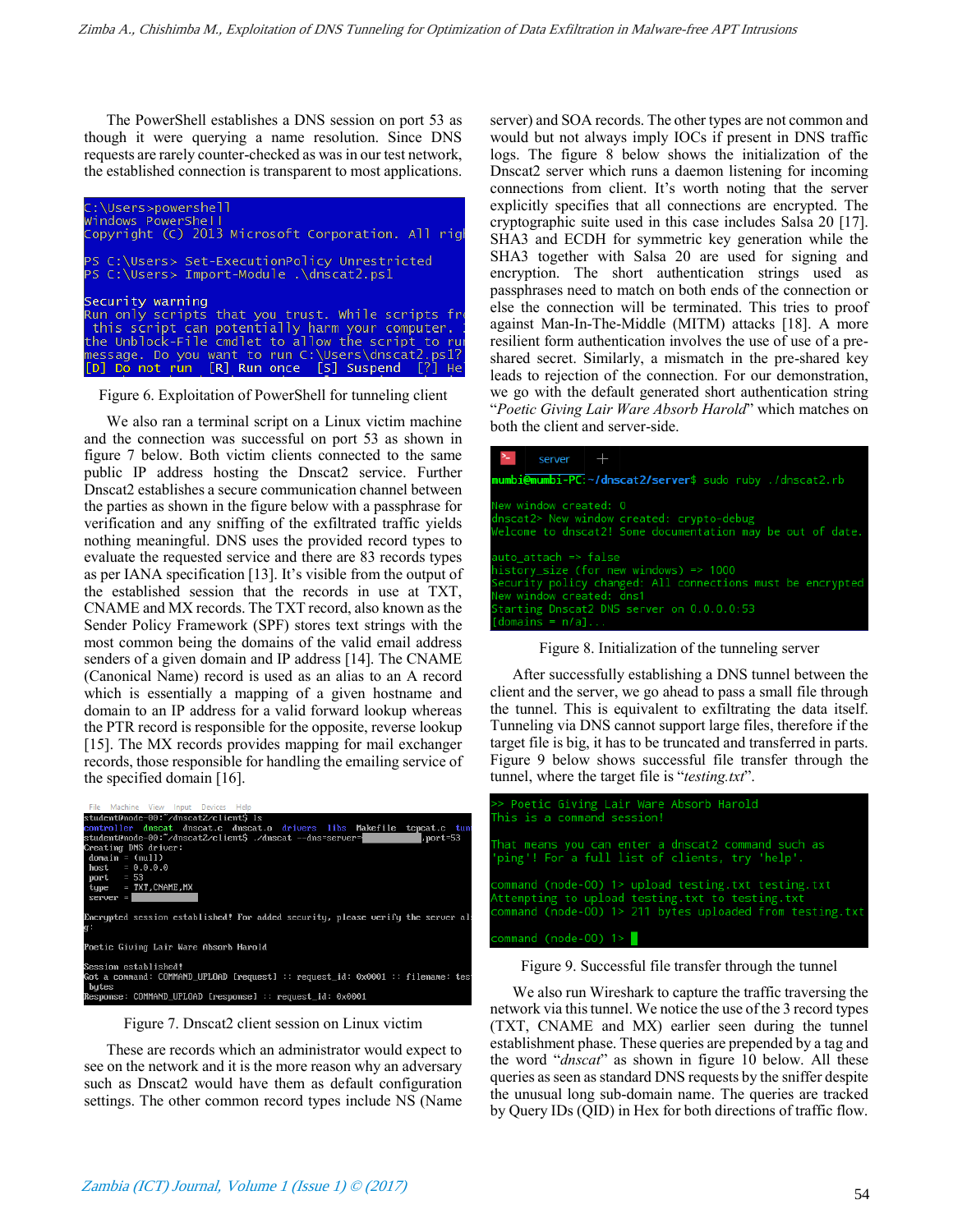

#### Figure 10. DNS tunnel traffic capture

The network interface used for the capture listened promiscuously to all traffic hence the presence of packets from other subnets. It's worth noting from the above that DNS supersedes other network requests after initialization of the tunnel and subsequent file transfer. This is against the normal backdrop where DNS requests constitute a small portion of the overall network traffic. We generate network traffic graphs both before and after the creation and use of the DNS tunnel. The diagram in figure 11 below shows observed normal network traffic with DNS (red graph) present in small quantities before establishment of the tunnel.



Figure 11. Normal network traffic without DNS tunneling

The DNS traffic is shown in red and is generally at par with the overall network activity. However, after creation of the DNS tunnel and subsequent file transfer, there's a huge spike in DNS requests. This is unusual of DNS traffic and the fact that the connections thereof are encrypted is a strong implication of IOCs. Figure 12 below shows the logarithmic graph of DNS requests after establishment of the tunnel. From figure 10, it is clear that not only is the entropy high of the generated domains by the Domain Generating Algorithm (DGA) [19] but the size of the string as well. Furthermore, the number of generated sub-domains is equally high which is another implication of IOCs. There are three other noticeable characteristics from the DNS tunneling traffic logs;

 *volume of DNS traffic from a single IP address*: All the encrypted DNS queries from the traffic logs came from a single IP address which did not issue any other types of requests other than DNS.

- number of hostnames per domain: the number of host for the domain was unexceptionally high. It is interesting to note that the number of generated hostnames was way higher than the number of IP addresses support by the subnet of the Dnscat2 server.
- amount of DNS traffic for that domain: the traffic to the target domain was more than all types of requests for that specified time period.

Though it is possible for the attacker to easily set up multiple domains with the advent of cloud computing, we still contend that even if traffic is spread across multiple domains, the volume will still be noticeable.



Figure 12. DNS traffic with tunneling

 It is important to pay attention to DNS traffic on the network due to the fact that it is one of the few protocols permitted through firewalls and IDs on the majority of networks. Traditionally DNS tunneling has been used for command and control [20] [21] but recent times has seen it being employed in various data exfiltration techniques by more pronounced APT attackers [22] [23]. Though our attack methodology involved the importation of a script from the victim's machine, an attacker can upload the script directly from the network as demonstrated in malware-free intrusions [24]. Therefore, mitigation techniques cannot solely depend on IDS and firewalls. There is need to use objective behaviour analysis of network traffic from time to time with logging where possible. It is not feasible to thwart all DNS tunneling attempts due to the open nature of the DNS structure headachy. However, some possible mitigation measures include limiting the number and types of DNS servers that host from a network are able to query. The internal DNS should be set as the DNS server to forward request to other servers. Monitoring anomalies in DNS requests particularly the aforementioned IOCs. This could include isolating a host that is issuing excessive encrypted DNS requests to a specific domain, and as a consequence to also blacklist such suspected domains. Hostnames with a very high entropy and unusual length ought to be investigated too. It is important to note that during mitigation, an administrator might be dealing with attack Scenario I or attack Scenario II in which case the mitigation approach would be different. An intuitive mitigation method in attack Scenario II is to consider the geographic location of the domain and the nature of business